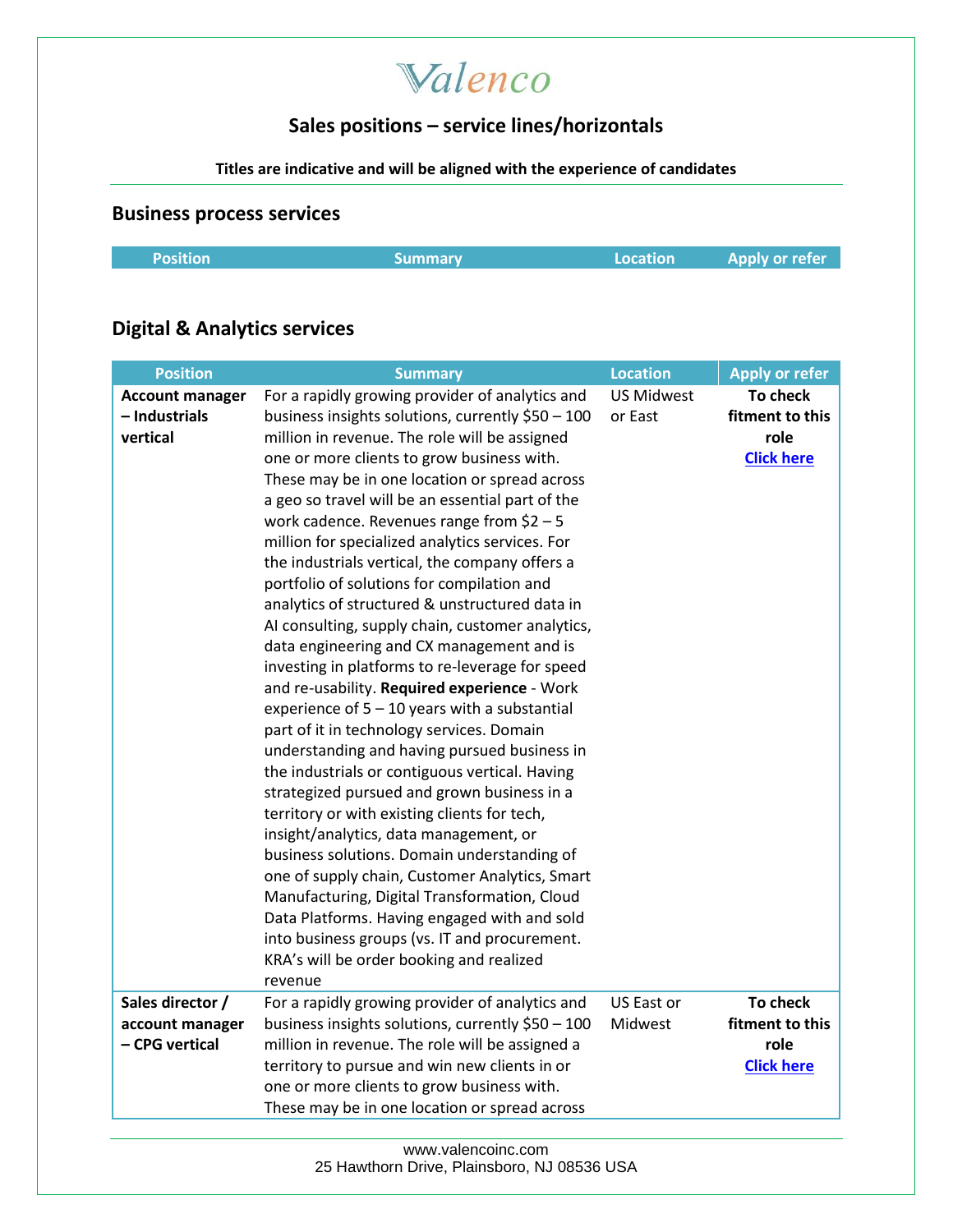# Walenco

|                                                                         | a geo so travel will be an essential part of the<br>work cadence. Retail and CPG are the largest<br>verticals for the company. It has a rich<br>portfolio of solutions for compilation and<br>analytics of structured & unstructured data in<br>AI consulting, supply chain, customer analytics,<br>data engineering and CX management and is<br>investing in platforms to re-leverage for speed<br>and re-usability. Required experience - Work<br>experience of $5 - 18$ years with a substantial<br>part of it in technology services. Domain<br>understanding and having pursued business in<br>the CPG or contiguous vertical. Having<br>strategized pursued and grown business in a<br>territory or with existing clients for tech,<br>insight/analytics, data management, or<br>business solutions. Having engaged with and<br>sold into business groups (vs. IT and<br>procurement).KRA's will be order booking and<br>realized revenue                                                                                                                                                                                                                                                                                                                           |                              |                                                          |
|-------------------------------------------------------------------------|---------------------------------------------------------------------------------------------------------------------------------------------------------------------------------------------------------------------------------------------------------------------------------------------------------------------------------------------------------------------------------------------------------------------------------------------------------------------------------------------------------------------------------------------------------------------------------------------------------------------------------------------------------------------------------------------------------------------------------------------------------------------------------------------------------------------------------------------------------------------------------------------------------------------------------------------------------------------------------------------------------------------------------------------------------------------------------------------------------------------------------------------------------------------------------------------------------------------------------------------------------------------------|------------------------------|----------------------------------------------------------|
| <b>Regional sales</b><br>$director -$<br><b>Industrials</b><br>vertical | For a rapidly growing provider of analytics and<br>business insights solutions, currently \$50 - 100<br>million in revenue. The role will strategize,<br>pursue and win new clients in the industrials<br>vertical sector for analytics and business<br>insight solution offerings. For the industrials<br>vertical, the company offers a portfolio of<br>solutions for compilation and analytics of<br>structured & unstructured data in AI<br>consulting, supply chain, customer analytics,<br>data engineering and CX management and is<br>investing in platforms to re-leverage for speed<br>and re-usability. Required experience - Work<br>experience of 8-18 years with a substantial<br>part of it in technology services. Domain<br>understanding and having pursued business in<br>the industrials or contiguous vertical. Having<br>strategized pursued and grown business in a<br>territory for tech, insight/analytics, data<br>management, or business solutions. Domain<br>understanding of one of supply chain,<br><b>Customer Analytics, Smart Manufacturing,</b><br>Digital Transformation, Cloud Data Platforms.<br>Having engaged with and sold into business<br>groups (vs. IT and procurement). KRA's will be<br>order booking and realized revenue | <b>US Midwest</b><br>or East | To check<br>fitment to this<br>role<br><b>Click here</b> |